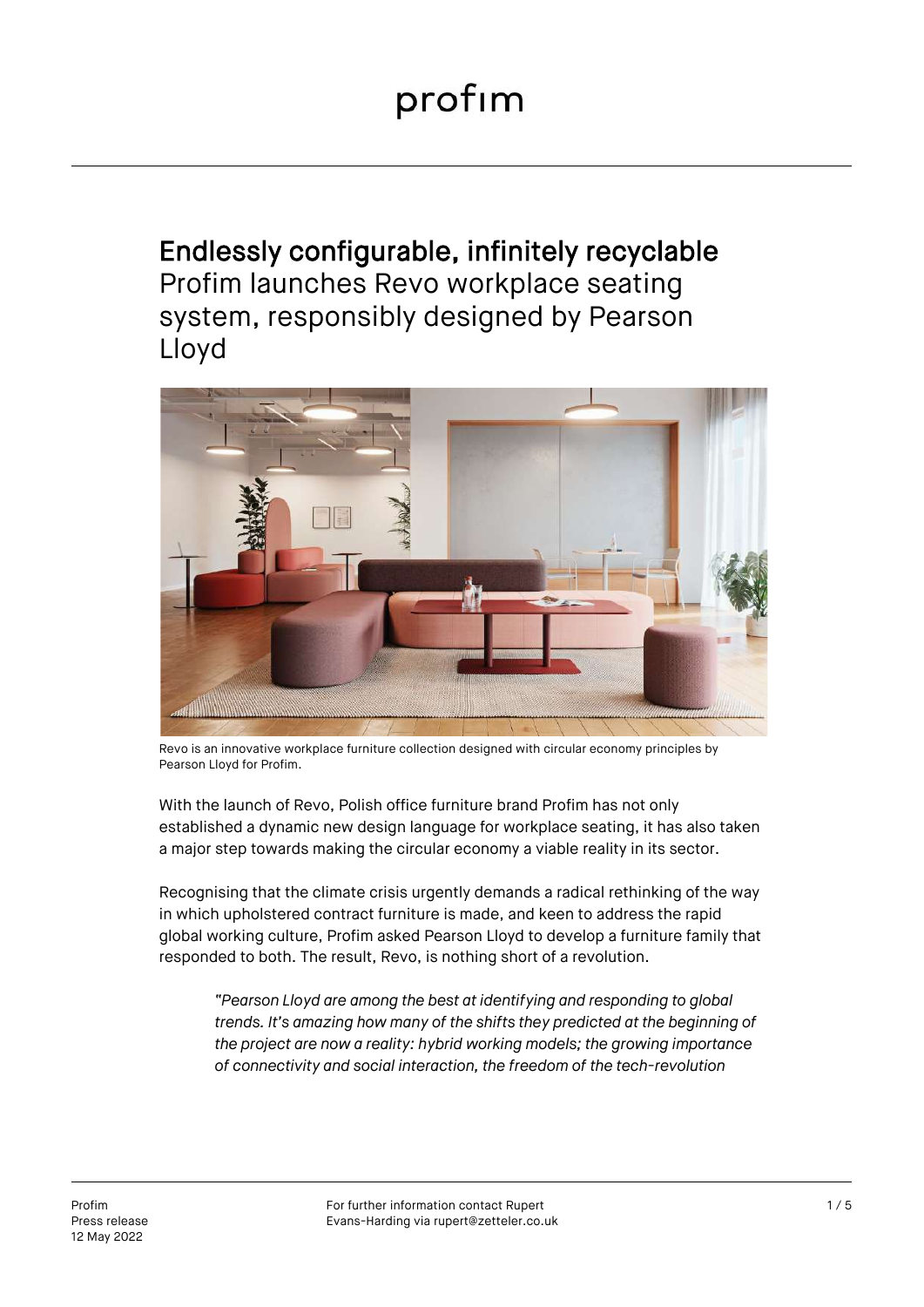## profim

*versus the value of face-to-face contact. With Revo, we are perfectly prepared to address these new needs."*

– Magdalena Borowiec, Marketing Director, Profim

### A configurable, customisable seating solution

Making its global debut at Clerkenwell Design Week, the Revo collection includes sofas (both with and without backs), benches, screens, and stools in softly contoured, organic shapes. This simple and striking aesthetic identity was inspired by the concept of 'squaring the circle', creating a gentle geometric language that makes the collection distinctive, but also allows it to be assembled in a huge number of different ways.



Revo is a modular furniture collection that adapts to any interior space.

Revo's seats and screens are complemented by a range of tables of different sizes and heights, supporting a range of tasks, from focused individual work to formal meetings and brainstorming around the coffee table.

In total, the individual elements in the Revo collection enable 96 distinct modular configurations, supporting different styles of work – from solo to team-based, formal meeting to spontaneous collaboration, stay focused to stay connected. This versatility is in tune with the increasingly differentiated nature of the work experience. The office is no longer split between desk and conference room, but has become a nuanced network of flexible spaces, each with distinct furniture needs – Revo is designed to bring a consistent design language to every space, whatever its function or size.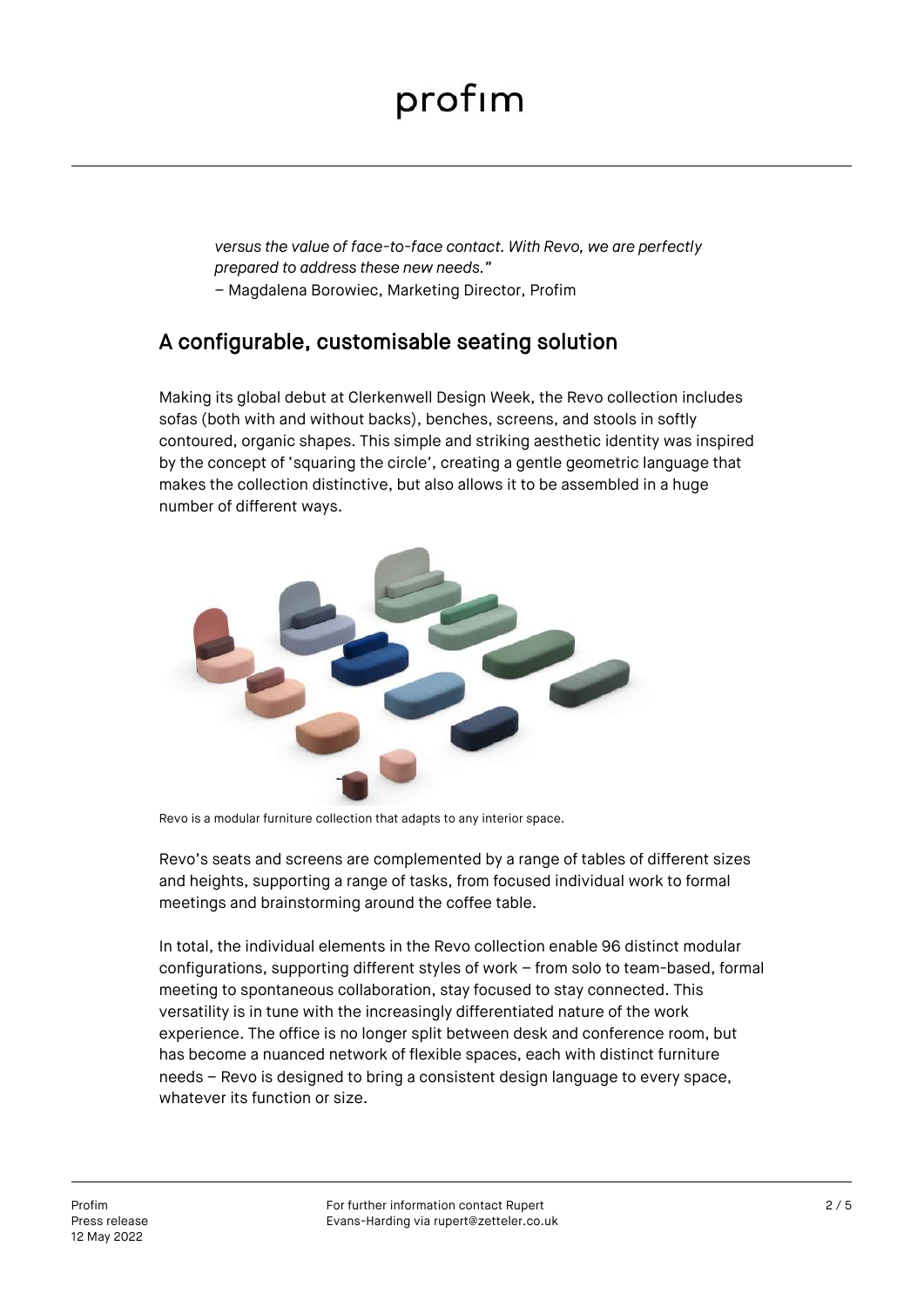## Second-life material, endlessly remouldable

Revo's success as a modular furniture system is largely down to the fact it is extremely lightweight. This is thanks to Profim and Pearson Lloyd's decision to use recycled expanded polypropylene (REPP) rather than the plywood commonly used to make upholstery frames, thus reducing the product weight by around 40%.

*"Revo represents a radical rethinking of the way upholstered contract furniture is made in response to the climate crisis. Replacing the plywood base structure with REPP (recycled expanded polypropylene) maximises the potential reuse of the base materials. Plywood has no circularity. REPP, which is already in its second life, can be fully remoulded for a third, a fourth, ad infinitum."*



– Luke Pearson, Pearson Lloyd

Pearson Lloyd's design for Revo allows the product to be disassembled into its constituent parts to be returned to their individual technical cycles.

First used by Pearson Lloyd to create the Link room divider system in 2007, REPP is a highly versatile closed-cell bead foam with a host of beneficial properties, including outstanding energy absorption, an exceptionally high strength-to-weight ratio, and resistance to impact, water and chemicals. Most importantly, it is 100% recyclable and remouldable. With no additives (such as glass fibre), REPP can be endlessly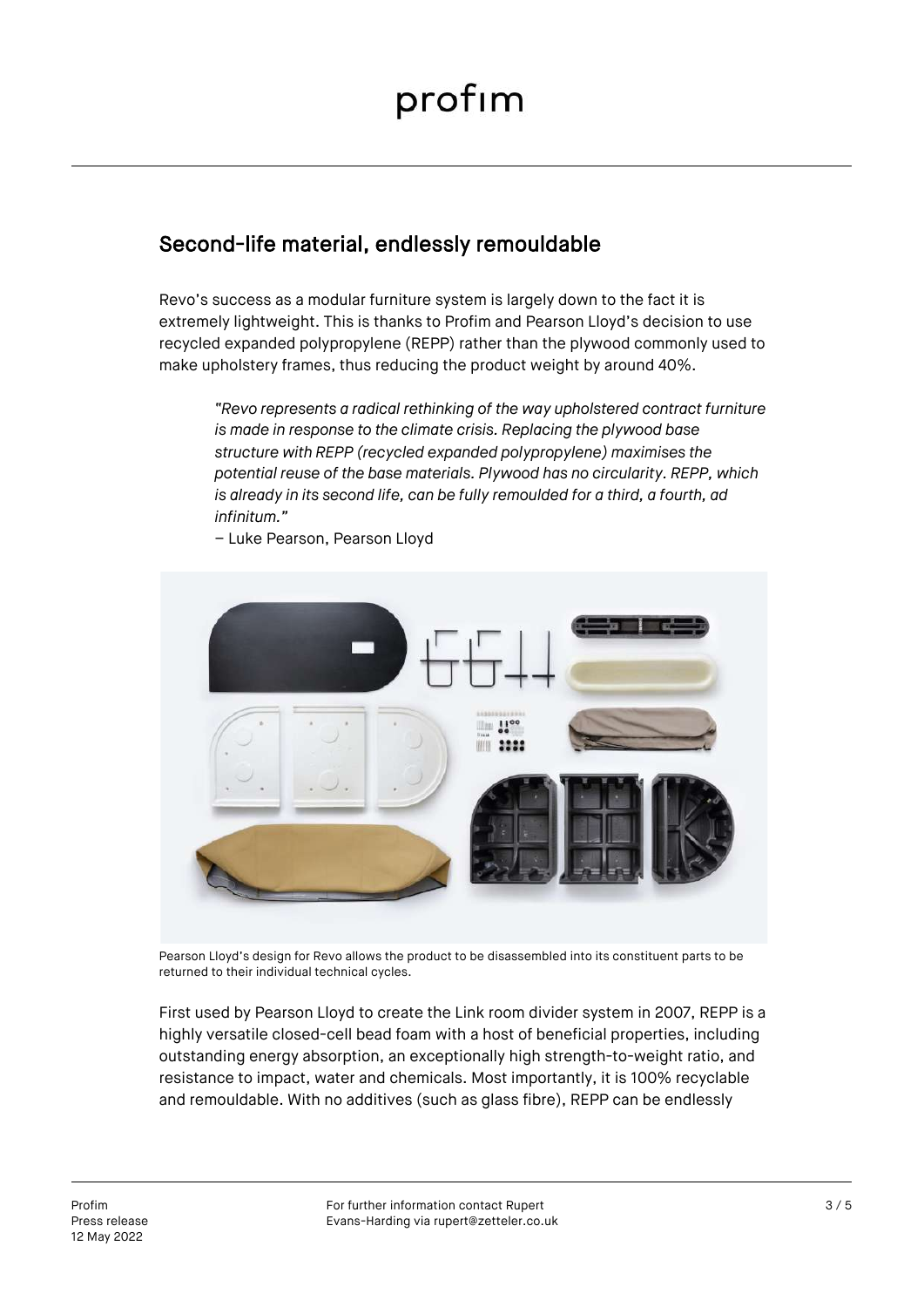# profim

remoulded, meaning that at the end of its life, all Revo components can be separated into their component materials, and returned to the manufacturing cycle.

In total, 74% of the materials used to make Revo are recyclable – compared to 5% in the equivalent wood structure. Plus, because the REPP used by Profim is already recycled – representing 90% of the total product volume – minimal new materials are created to build the collection.

Upholstery is fixed onto the folded EPP using a tethered drawstring, which means no glue or staples are needed, further facilitating disassembly.

*"In Revo's ease of reupholstering, we are looking ahead to a time when furniture is leased and not purchased, when the ability to refresh, refurbish and renew furniture will be increasingly important, especially in the contract market."*

– Tom Lloyd, Pearson Lloyd

Minimising energy consumption at all stages of production – from manufacture to shipping – was of course a priority, so Pearson Lloyd and Profim have worked to ensure that all stages of the process are as energy- and carbon-efficient as possible. In total, Revo generates a carbon footprint of 176 kgCO2 in production and 9.5 kgCO2 in transportation – respectively, 6% and 40% less than conventional wood-based furniture construction.

Revo is manufactured at Profim's home in Poland, using local supply chains; just three moulds are used to make all components in the collection; and the lightweight material significantly reduces the carbon cost of transporting the furniture, too.

### Mix-and-match colours, durable post-consumer polyester

Revo launches with a range of upholstery options, and a versatile colour palette devised by Profim creative director Maja Ganszyniec. Specifiers can combine contrasting colours in their Revo configurations to create playful statements, or select single colours in graduating shades to add nuance and depth.

Revo launches with a choice of two newly developed upholstery textiles. Cura, by Gabriel, is a high-performance two-colour fabric made from 98% post-consumer recycled polyester. With a warm, textured appearance that mimics natural fibres, Cura introduces a note of laid-back luxury to Revo. The other option, Oceanic by